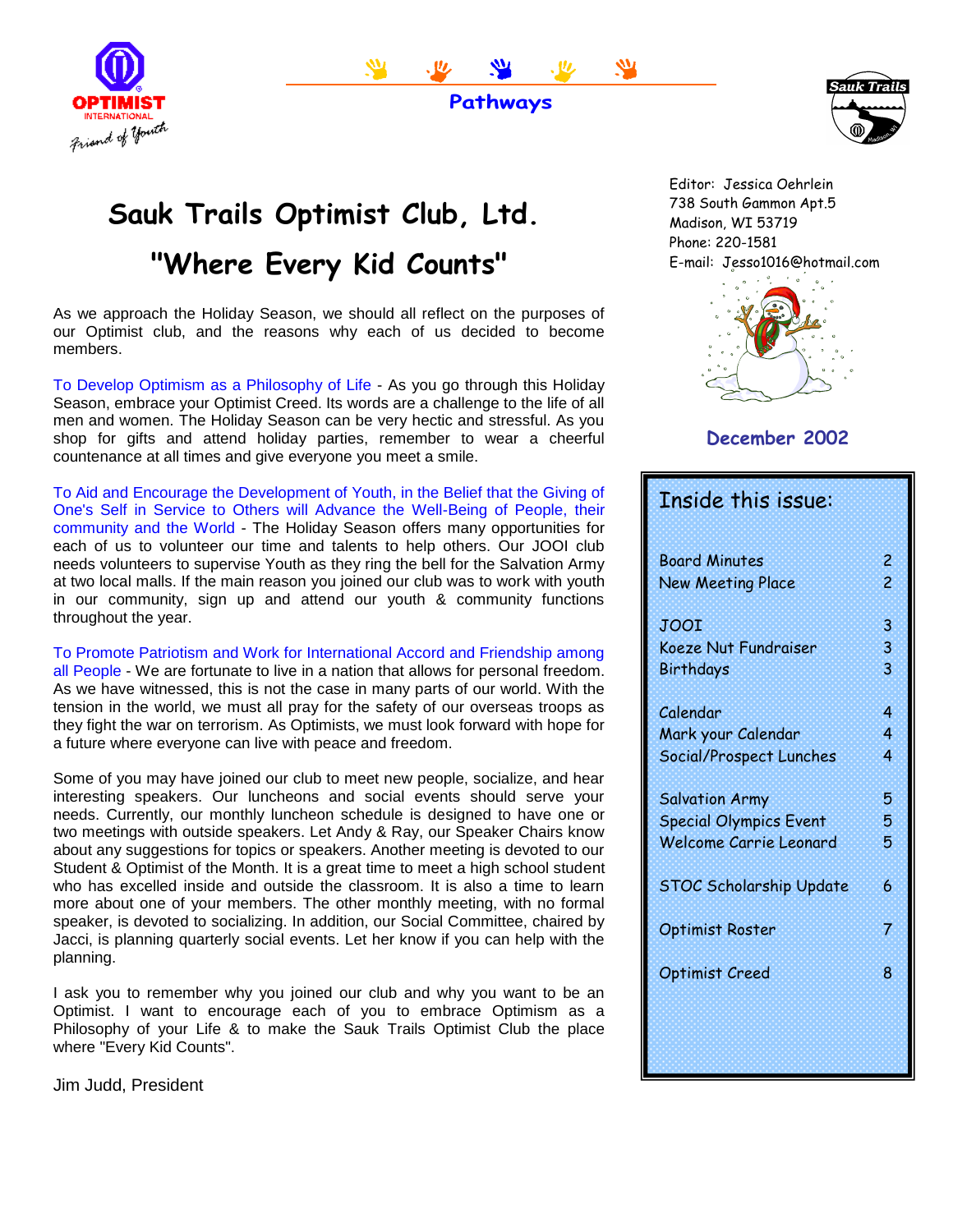**Sauk Trails Optimist Board Minutes Baymont Inn November 12th, 2002**

Members in Attendance:

President: Jim Judd Vice-President: Greg Hermus Secretary: Jessica Oehrlein One Year - Board Members: Brian Fisher and Mark Kraemer Two-Year – Board Members: Kathy Johnson and Ray Schmitz



- President Jim Judd called the meeting to order at 5:00 pm.
- A motion was made, seconded and passed to accept the minutes of the last meeting.
- A motion was made, seconded and passed to accept the treasurer's report.
- There was a motion made, seconded and approved to except the new members BJ Bailey, Tim Belter, Sheri Holthe, Laurie Irwin, Mike Gustafson, and Carrie Leonard.
- There was a discussion on different club fundraisers, a motion was made, seconded, and approved to go ahead with the SWIS District raffle for Childhood Cancer.
- Jim stated that Laura Wilson is doing a great job on setting up our club database, it will be very useful.
- There was a motion made, seconded and approved to officially call the scholarship & new foundation Sauk Trails Optimist Club Youth and Community Foundation.
- Discussion on getting names of donors for the new foundation.
- Discussion of the social event Guys on Ice. Jacci See has 20 tickets for December  $8^{\text{th}}$ . There was a motion made, seconded, and approved to buy the tickets.
- Kathy Johnson stated that there were approximately 6000 people at the Fun at the Zoo event. She will help Jim submit a community project award book by December  $15^{\text{th}}$ .
- There was a discussion of the up coming event bell ringing for the Salvation Army.
- There was a motion made, seconded and approved to donate \$50 to the Big Brothers & Sisters campaign.
- Discussion on what to do for Christmas.
- There was a motion made, seconded and approved to spend \$300 to support a family for Christmas.
- The next board meeting will be Tuesday, December  $10^{th}$ , at 5:00 pm at Greg Hermus at R.W. Baird and Company.
- The meeting adjourned around 6:00 pm.

# Board Meetings Change Meeting Place

Our Officer's & Board Members meet at 5:00 pm on the second Tuesday of each month at R.W. Baird's 3<sup>rd</sup> floor conference room. The Baird office is located at 8000 Excelsior Drive, Suite 302 (3<sup>rd</sup> floor of the US Bank building). The meetings last about an hour and are open to all members. The next meeting is on December 10.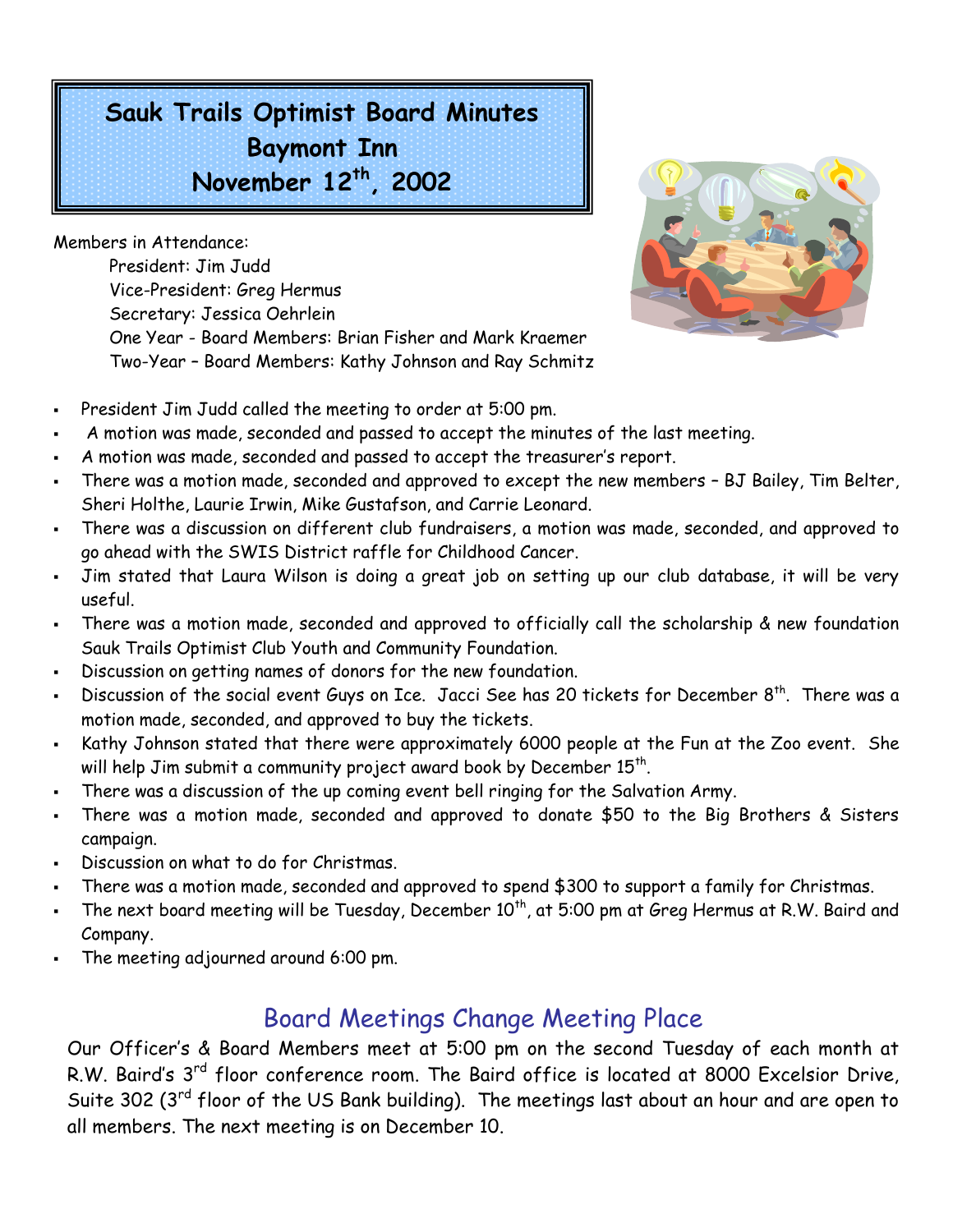### Spartan Youth Service Team/JOOI

The Spartan Youth Service Team continues to serve their school and community with many activities. The club netted about \$800 from the mixer held at the school on November 1. \$400 was donated to the Salvation Army to assist in stocking area food pantries. The remaining \$400 will stay in the club treasury for future projects.

Interest in visiting the residents at Oakwood has been so strong, the club is exploring the possibility of going twice per month or expanding the number of residents visited. The Service Team currently delivers homemade cards and cookies to residents after school on the first Tuesday of each month. Special thanks go to Jim and Dee Judd for driving SYST members to Oakwood for the November visit.

Club members spent an afternoon cleaning up the school grounds on November 19. They split into several groups and picked up garbage around the buildings and in the parking lot. The janitorial staff was grateful.

In December the club will do bell ringing for the Salvation Army and invite STOC members to join them (see related article). They also plan to volunteer to do gift wrapping for donations at area stores and to help serve a dinner for the Westside Elderly Coalition.

Mary Norrbom

# **Koeze Nut Sale Fundraiser Update**

The Koeze Nut Sale fundraiser for 2002 is off to a great start! Already, we have sales of approximately \$5000, meaning that our profit should be approximately \$1000 for our club to use on youth activities in 2003. We are hoping to exceed last year's profit of over \$1600.00.

Top sellers to date include Brian Fisher with almost \$900, Steve Bailey with over \$760, Ray Schmitz with almost \$700 and Kathy Johnson with over \$660 in sales. Congratulations to the top sellers, and thanks to all of you who have sold Koeze nuts and candies!

The last order deadline is Weds. Dec 4. Please contact Dee at 833-2622, or call or fax your order to Cheryl at 836-8794. You may also send in orders via e-mail to either Dee or Cheryl





# $_{\circ}$  Happy Birthday to You!!!!

Caroline Heath – December 8 Gail Koehler – December 11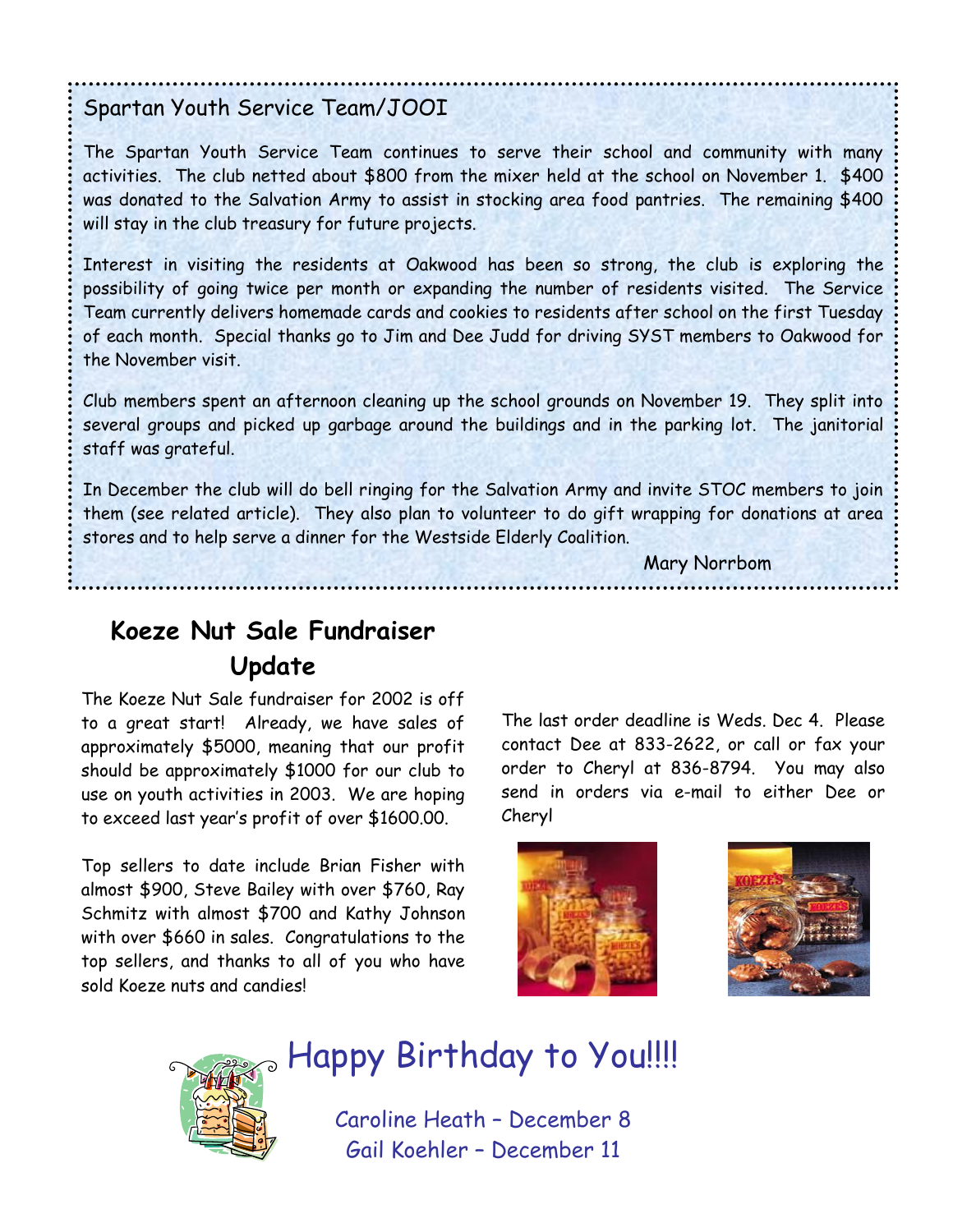## Sauk Trails Optimist Club Sauk Trails Speaker/Event Agenda 2002

#### Optimist Weekly Meeting held at Babe's from 11:45-12:45pm. *Please contact Andy Lochner for further details Please enter through the backdoor, it is unlocked for the meetings*

| <b>Date</b>      | <b>Place</b> | <b>Speaker/Event</b>             | <b>Topic/Focus</b>               | <b>Menu for</b><br><b>Weekly Meeting</b>                  |
|------------------|--------------|----------------------------------|----------------------------------|-----------------------------------------------------------|
| December 4       | <b>Babes</b> | Conor Nelan                      | Madison Ironman<br>Competitor    | Chicken Caesar Salad or<br>Chicken Pita Wrap              |
| December 11      | <b>Babes</b> | Student/Optimist of<br>the Month | <b>Brinda Stratton</b>           | Veggie Salad or BBQ<br>Pork Sandwich                      |
| December 18      | <b>Babes</b> | Bring a prospect                 | Social Meeting                   | Oriental Chicken Salad or<br>Santa Fe Chicken<br>Sandwich |
| December 25      |              | No Lunch<br>Holiday              | No Lunch<br>Holiday              |                                                           |
| January 1        |              | No Lunch<br>Holiday              | Happy New Year!                  |                                                           |
| <b>January 8</b> | <b>Babes</b> | Dewey Gantz                      | Golden Retriever<br>Rescue of WI |                                                           |

|             | * December 4 - Salvation Army Bell Ringing Starts           |
|-------------|-------------------------------------------------------------|
| <b>Mark</b> | December 4 - Final Order for Koeze Nuts<br>♣                |
| Your        | * December 8 - "Guys on Ice" call Jacci See for details     |
|             | December 15 - Raffle Tickets Due<br>♣                       |
| Calendar    | December 18 - Date two new members are needed by<br>♣       |
|             | * January - Watch for information on Skate with the Badgers |

# **Social/Prospect Luncheons**

To date, three prospects (Sheri Holthe, Tim Belter & Carrie Leonard) have joined our club since October 1. Every new member provides an opportunity to serve more youth in our community.

The monthly Social/Prospect luncheons are designed as an opportunity to come to lunch without a formal speaker. It is a time to visit with your friends. It is also designed as a time to bring prospective members to our club.

The SWIS district has challenged all clubs to bring in at least five new members during the quarter ending December 31. We only need two more prospects to join by yearend. Contact your friends and prospects and invite them to come to one of our next luncheons and to join our club.

We encourage you to bring prospective members to all of our luncheons. Share your optimism with others who can help us serve youth.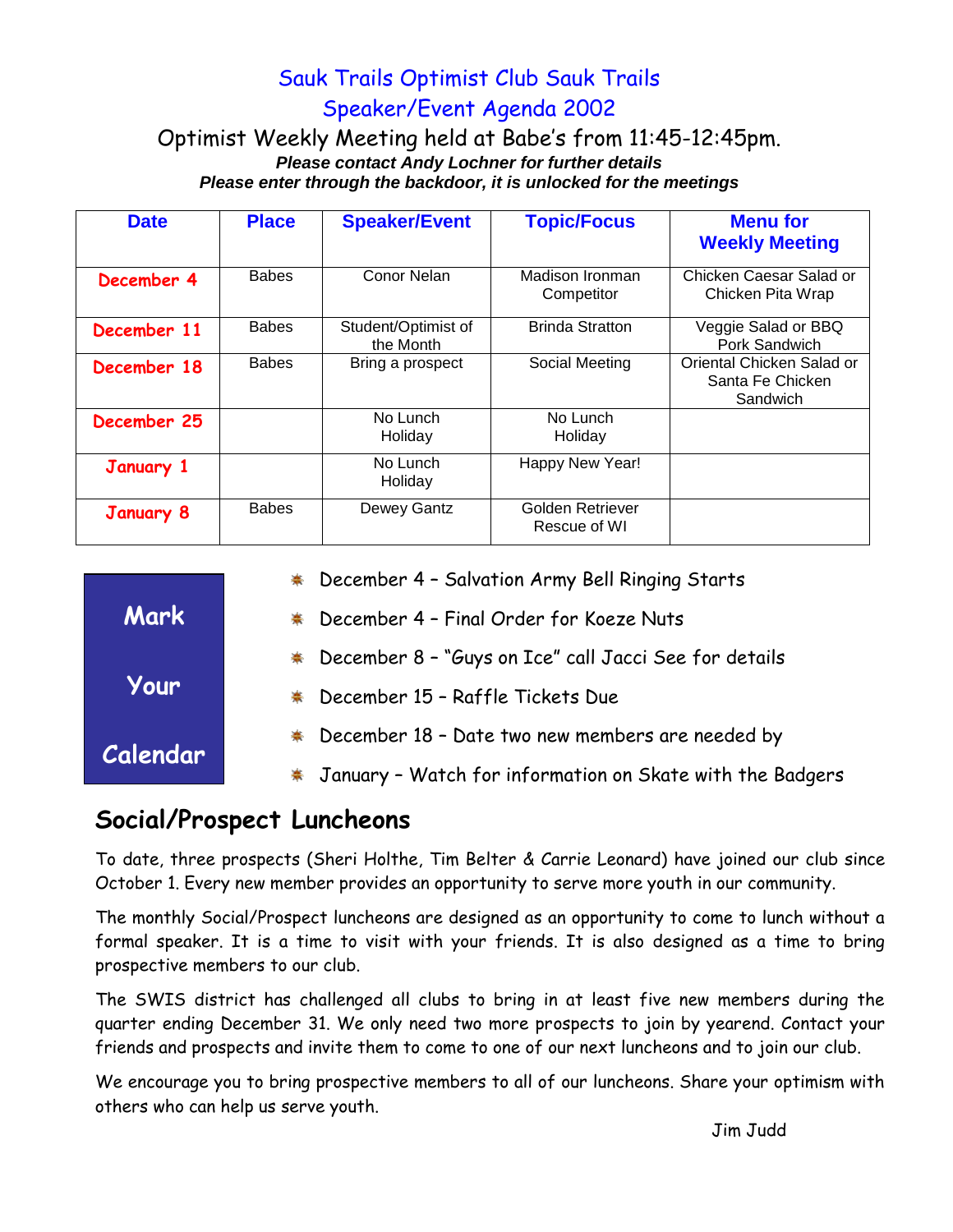# Salvation Army Bell Ringing

Each year the Salvation Army depends upon the donations collected at their red kettle sites located at various stores in Madison. The Spartan Youth Service Team/JOOI members are donating their time to man kettles at West Towne and Westgate Malls. It is important to have an adult present during these times. The shifts are two hours and are mainly from 4 to 6 p.m. and 6 to 8 p.m. Dates are available starting December 4 and running through December 21. The locations are inside (no snowmobile suits necessary) near Santa at West Towne and by Wisconsin Active Sports at Westgate.



If you would like to volunteer a couple hours of your time, please contact Tim Belter at [timothy.belter@associatedbank.com](mailto:timothy.belter@associatedbank.com) or at 259- 2094. Tim has sent a mass e-mail detailing the shifts available. You may also sign up at a club meeting.

The Spartan Youth Service Team thanks you for your participation.

# Special Olympic Events

On November 10th we held a very wonderful bowling tournament for 372 Special Olympics athletes - many thanks to the Sauk Trails Optimists who helped out - some of you had your hands full but kept that cheerful Optimistic smile nonstop!! In the past ten years of my tenure with Special Olympics, the Sauk Trails Optimist club has provided invaluable help at many events - the best part is that you all keep coming back!! With that said here is a list of upcoming events in 2003:

March 15 KEVA Sports Center Unified Basketball Tournament May 3 Oregon High School Area Track and Field Meet



Traditionally the Sauk Trails Optimists have been the major force behind these tournaments and your support would once again be welcome. I am very proud to be a member of your prestigious (and fun) group. Thanks again for all of your help in the past years.

Laurie Irwin

### Welcome Carrie Leonard

Sauk Trails Optimist Club would like to welcome Carrie Leonad. She is a CPA at Johnson Block & Co. She has been married for 2 years to Tim, he is an electrician. They do not have any kids, but have 2 dogs which take up as much time as kids would. She is the Treasurer of Golden Retriever Rescue of Wisconsin and also a foster home, so they usually have 3 dogs around the house. In her spare time she likes to go hiking with her dog. Her interesting Optimist connection is that she won the state basketball contest when she was in grade school.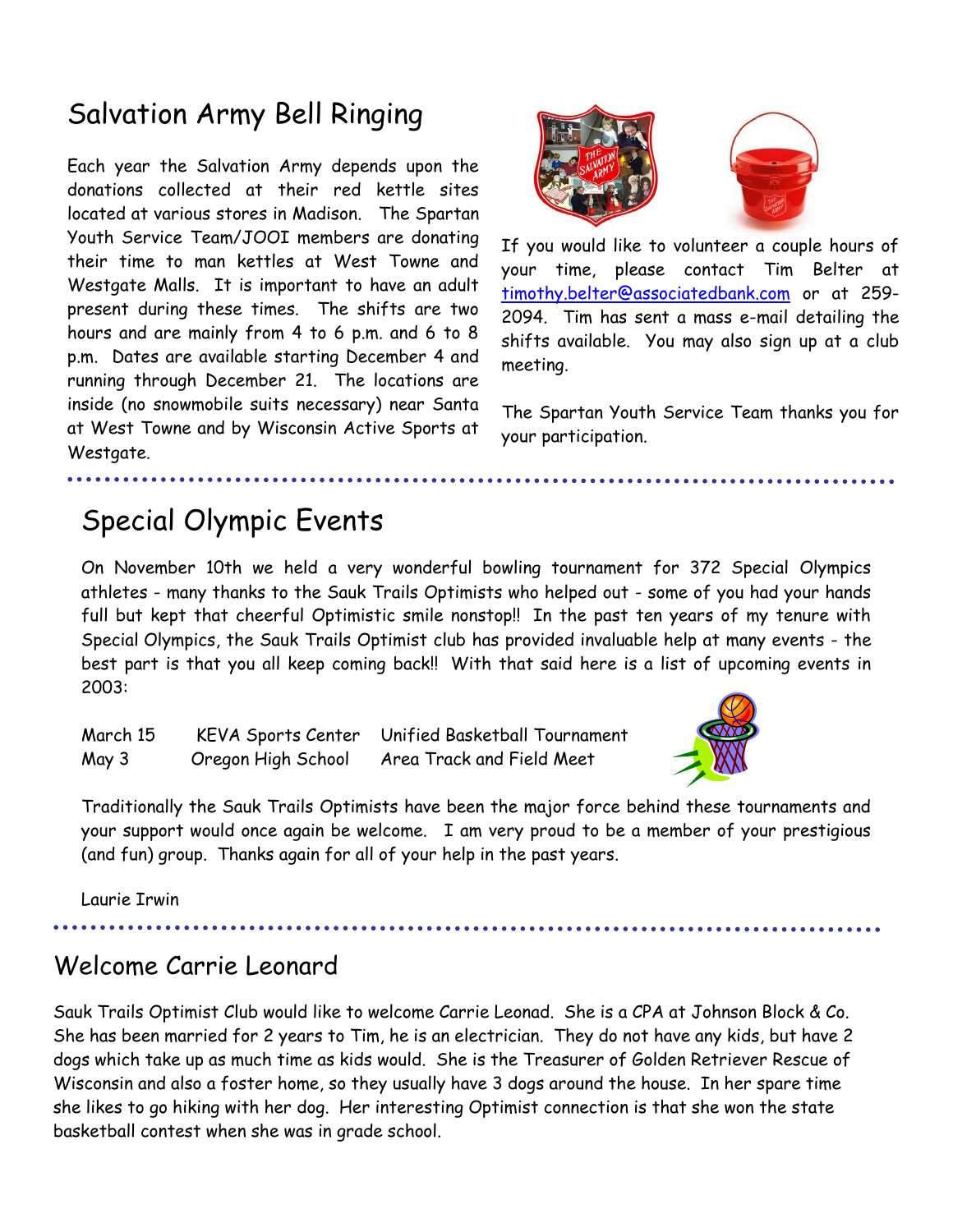### Sauk Trails Optimist Club Scholarship Committee Update

The committee has met several times over the past couple months. Accomplishments include:

- \* Established procedures for the determination of scholarship awards and recipients
- \* Established scholarship guidelines.
- **Established written instructions for scholarship recipients**
- $*$  Determined the preferred organization of the foundation that will receive, hold and distribute scholarship funds - a separate  $501(c)(3)$  organization (an organization to which donations will be tax-deductible).
- \* Developed strategies for obtaining lists of potential donors and for contacting those identified. We are working on getting those lists at this time.
- \* Estimated first-year budgetary needs at \$500, of which \$150 will be spent setting up the formal structure and incorporating it.
- \* Determined several strategies for naming the scholarships

Obtaining funding for the scholarships will be a huge undertaking, starting soon and including an appeal to all members to personally contact all those they feel may be inclined to donate toward such a worthy cause. We will also circulate a list of likely donors and request everyone to identify those they know personally. This personal approach should have an immense impact on our fundraising success rate.

### **Much assistance from ALL members as well as any others we can recruit will be needed for these efforts.**

- 1. Our donor contact strategy will start by identifying those donors club members may know, then getting personal contacts with them. The help of all STOC members, and to some degree their families and friends, will be needed in this effort. We will provide guidelines for the contacts once the list of likely donors has been reviewed by all and donors known to members have been identified.
- 2. We will send emails to those corporations in the Madison area that have contacts and email addresses on the substantial list we have obtained.
- 3. We will go after other lists after (and only after) exhausting the above sources, unless we determine other name lists have substantial potential for a similar monetary and time commitment.

Other information:

Jim Judd has spent substantial time getting the Foundation established. He also suggested the name of the foundation to be used to collect funds, the Sauk Trails Optimist Club Youth and Community Foundation. Please thank Jim Judd for all the time he has spent getting this foundation set up and thank Wayne Wilson for agreeing to do the legal work needed to establish the foundation

Greg Hermus - Chairperson, Sauk Trails Optimist Club Scholarship Committee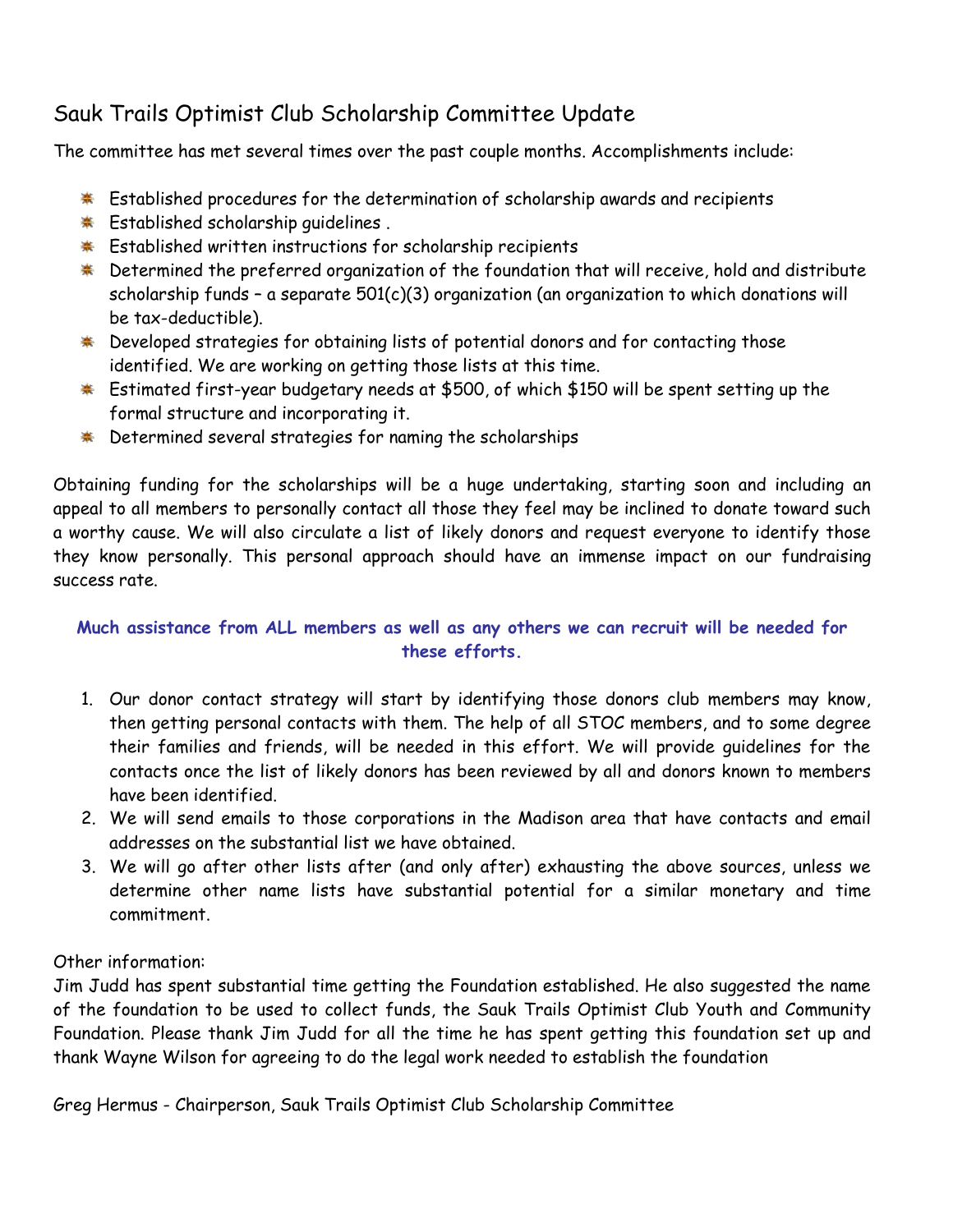### **Sauk Trails Optimist Club, Ltd. - Membership Roster December 2002**

| Name                   | Company                               | Work No.      | Home No. | Fax No.       | <b>E-Mail Address</b>              |
|------------------------|---------------------------------------|---------------|----------|---------------|------------------------------------|
| <b>Steve Bailey</b>    | Crown Dental Laboratory               | 271-5537      | 238-8535 | 271-1657      | Sbailey100@aol.com                 |
| Tim Belter             | <b>Associated Bank</b>                | 259-2094      | 455-1145 |               | Timothy.belter@associatedbank.com  |
| Kevin Campos           | <b>Independent Financial Services</b> |               | 833-6985 | 441-6001      | Kevin@kevincampos.com              |
| Shelly Dykstra-Moore   | <b>Bristol Myers Squib Company</b>    |               | 845-9345 |               | Sdm9345@aol.com                    |
| <b>Brian Fisher</b>    | <b>First Business Bank</b>            | 232-5918      | 850-4368 |               | bfisher@fbbmadison.com             |
| Lynne Frits            | H & H Management                      | 829-1701      | 829-2776 |               | Mom@mattymo.com                    |
| Daniel Gibson          | <b>SVA Planners</b>                   | 826-2322      | 836-4714 |               | Gibsond@sva.com                    |
| Peter Graven           | Bank of Verona                        | 848-4587      | 231-2478 |               | Petegraven@bankofverona.com        |
| Mike Gustafson         | Suby Von Haden                        | 826-2292      | 831-6914 | 831-4243      | gustafsonm@sva.com                 |
| Mitch Hagens           | H & R Associates, Inc.                | 662-1373      | 831-6911 | 662-1342      | Mhagens@hsrassociates.com          |
| Lori Handel            | MBA, Inc.                             | 437-4994      | 437-4986 |               | Lhandel@mhtc.net                   |
| Caroline Heath         | In Sync Hypnotherapy                  | 238-4600      | 275-6833 |               | Fishinsync@aol.com                 |
| Marvin Hellenbrand     | H & H Management                      | 829-1701      |          |               | Mom@mattymo.com                    |
| <b>Gregory Hermus</b>  | Robert W. Baird Co.                   | 831-1100      | 845-3820 |               | Ghbadger@charter.net               |
| Donald Higgins         | Higgins Insurance Group               | 274-4200      | 824-0914 | 274-4210      | Dhiggins@chorus.net                |
| Ricki Hoefer           | <b>Edward Jones</b>                   | 827-6769      | 833-6268 |               | Philricki@aol.com                  |
| Jared Holthe           | Holthe Family Chiropractic            | 277-9330      | 848-2638 |               | Holthe s@yahoo.com                 |
| Sheri Holthe           | Holthe Family Chiropractic            | 277-9330      | 848-2638 |               | Holthe s@yahoo.com                 |
| Laurie Irwin           | Special Olympics, Wisconsin           | 221-2900      | 233-0543 |               | lauriei@merr.com                   |
| Kathy Johnson          | Risk Management Strategies, LLC       |               | 298-9648 | 249-3636      | Kljohnson@charter.net              |
| Dee Judd               | Judd Household                        |               | 833-2622 |               | Juddj@charter.net                  |
| Jim Judd               | Judd Household                        |               | 833-2622 |               | Juddj@charter.net                  |
| Jason Kadow            | Meicher CPA                           | 238-1970 X310 | 827-6707 |               | Jasonk@meichercpa.com              |
| Dale Kalscheur         | The Neckerman Agency                  | 238-2686      | 437-4470 | 238-7798      | D kalscheur@neckerman.com          |
| Ross Kaye              | Gemplers                              | 424-1544      | 848-1134 |               | rkaye@gemplers.com                 |
| Chuck Koehler          | Koehler & Associates                  | 838-7133      | 838-7133 |               | Koehler01@charter.net              |
| Gail Koehler           | Attic Angels Retirement Center        |               | 838-7133 |               | Koehler01@charter.net              |
| Mark Kraemer           | Park Bank                             | 283-6810      | 848-6899 | 283-6823      | mkraemer@parkbank.com              |
| Joe Laubmeier          | American family                       | 249-2111      | 271-4399 |               | Jlaub@chorus.net                   |
| Carrie Leonard         | Johnson Block and Company             | 274-2002      | 245-3981 |               | cleonard@johnsonblock.com          |
| Andrew Lochner         | American Express Financial Adv.       | 833-4437      | 848-3631 |               | alochner@charter.net               |
| <b>Joseph Marty</b>    | M&I Bank - Middleton                  | 836-1511      | 831-4799 | 836-4425      | Joe.marty@micorp.com               |
| Mary Norrbom           | Waddell & Reed                        | 204-0700      | 829-0884 | 270-9726      | Mnorrb@aol.com                     |
| Jessica Oehrlein       | <b>Shared Medical Services</b>        | 663-6080 X120 | 220-1581 |               | Jesso1016@hotmail.com              |
| Janine Richgels        | Firstar Bank Madison, N. A.           | 252-4110      | 241-5714 | 252-7652      | Janine richgels@firstar.com        |
| Alison Scherer         |                                       |               | 836-0151 |               |                                    |
| John Scherer           | <b>Trinity Financial Planning</b>     | 233-1111      | 836-0151 | 233-7161      | John@trinfin.com                   |
| Lisa Schluesche        |                                       | 259-2052      | 833-5909 |               | Lisa.Schluesche@Associatedbank.com |
| Ray Schmitz            | Retired                               |               | 233-3786 |               | Jschmitz@chorus.net                |
| Jacci See              | First Weber Group                     | 828-5105      | 827-6326 | 836-3102      | Seej@firstweber.com                |
| Lynnda Elke            | <b>Automatic Data Processing</b>      | 275-6703      | 798-1889 |               | Lynnda Sorenson@adp.com            |
| <b>Bonnie Spindler</b> | <b>Spindler Enterprises</b>           | 833-7244      | 833-7244 | 833-9182      | Blspindler@charter.net             |
| Gene Spindler          | Retired                               |               | 833-7244 | 833-9182      | Espindler@charter.net              |
| <b>Brinda Stratton</b> | Crown Dental Laboratory               | 271-5537      |          |               | Brstratton@aol.com                 |
| Christine Strub        | <b>Vectris Communications</b>         | 827-8686      | 827-0683 |               | Strubchris@hotmail.com             |
| <b>Rick Thomas</b>     | <b>Right Touch Drycleaners</b>        | 271-1088      | 274-0528 |               | Jathoma2@facstaff.wisc.edu         |
| Rick Tiedemann         | <b>First Union Ssecurities</b>        | 824-6550      | 845-6367 |               | rtiedem@firstunion1.com            |
| Amy Tripp              | <b>Comfort Suites Hotel</b>           | 836-3033      | 274-9209 |               | None                               |
| Cheryl Vickroy         | Self employed Business Consultant     | 836-8794      | 836-8794 | 575-2378 cell | cvickroy@chartermi.net             |
| Kevin Wichman          | PepsiCO                               |               | 833-1501 |               | KJWichman@aol.com                  |
| Laura Wilson           | Wilson Law Group, LLC                 | 833-4001      | 831-1711 | 831-1212      | LauraLWilson@mindspring.com        |
| Wayne Wilson           | Wilson Law Group, LLC                 | 833-4001      | 831-1711 | 831-1212      | Wwwilson@execpc.com                |
| <b>Bob Wortinger</b>   | <b>Kiesling Associates</b>            | 664-9110      | 829-3926 | 273-2383      | Rwortinger@kiesling.com            |
|                        | District Mailings                     |               |          |               |                                    |
| Tom Daly               | Governor - SWIS (2002-2003)           | 776-3512      | 776-3845 | 776-3563      | tdaly@firstbankingcenter.com       |
| Joanne Ganske          | Governor-Elect SWIS (2002-2003)       | 798-3822      | 831-1899 |               | joanski@chorus.net                 |